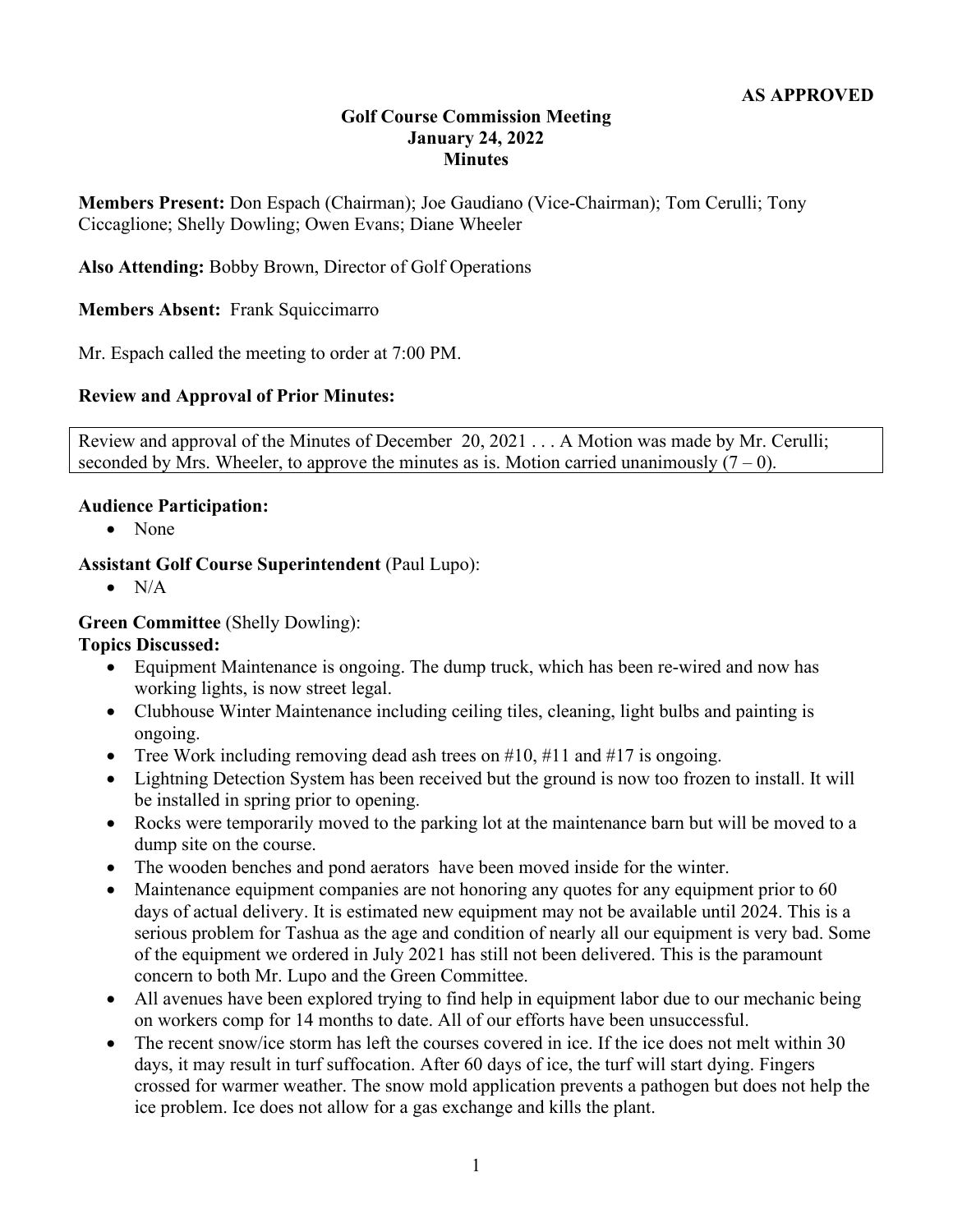# **Director of Golf Operations** (Bobby Brown):

## **Tashua Golf Operations**

- Official closing day for  $2021 -$  Wednesday, December  $15<sup>th</sup>$
- Discussions with Fore Up continue regarding a credit card processing unit, website and marketing capabilities.
- Mr. Ambrosini, Head Starter, has established a job posting for additional starters and rangers and will go live on the Town website as soon as the HR department can post it.

# **ATK Golf Services, Inc.**

- ATK is currently looking for a new Assistant golf professional. Thanks to Mitchell and Matt for their many years of service to Tashua and the golf business. They are currently seeking new careers outside of golf.
- Due to the increasing costs of limited flight driving range balls (increase \$2 per dozen), cost to replace golf mats up from \$750 to \$1100 and minimum wage increase to \$14 per hour beginning July 1<sup>st</sup>, the price of range balls will increase to a modest \$7 per bucket. We are still one of the lowest around the area.

# **House Committee** (Tony Ciccaglione):

- Front and rear entrance upgrades was completed on January  $10<sup>th</sup>$ .
- Mr. Lupo installed a new gutter over the circle entrance to prevent a build-up of ice over the winter months. Kudos to Mr. Lupo.
- Mr. Ciccaglione is putting the final touches on a proposal to replace the complex indoor lightning with LED fixtures.
- Mr. Ciccaglione will work with Mr. Faustini to power wash the bathrooms and fix any plumbing issues in the restrooms prior to opening this year.
- The bid for the roof repairs is out. A walk-through is scheduled for Thursday, January 27 for all parties interested in bidding.
- The Glycol has been replaced in the main boiler.
- The replacement heat/AC supplemental unit has been replaced and is operational for heat. Main Enterprises will return to work on the AC portion - which is not a priority at this point.
- Mr. Ciccaglione will be meeting with Mr. Faustini's HVAC company to set up a detailed program of preventative maintenance.
- Mr. Evans asked that Mr. Faustini be asked to remove his product advertising signs by the outdoor window area as it is a violation of his contract.
- Mr. Brown asked if the Commission voted to approve the \$6,000 expenditure for the temporary roof tarp. Mr. Espach responded that it had not as we were only advised at the last minute. We are, however, involved in the legal process of the funding of the actual repairs.

## **Concessionaire** (Domenick Faustini):

• No report given.

# **Finance** (Joe Gaudiano):

- Income for calendar year 2021 stands at \$2,688,127. Even though rounds were up for December, the income was lower due to the reducing pricing which was necessary due to the late aeration.
- Expenses are in line with our budget.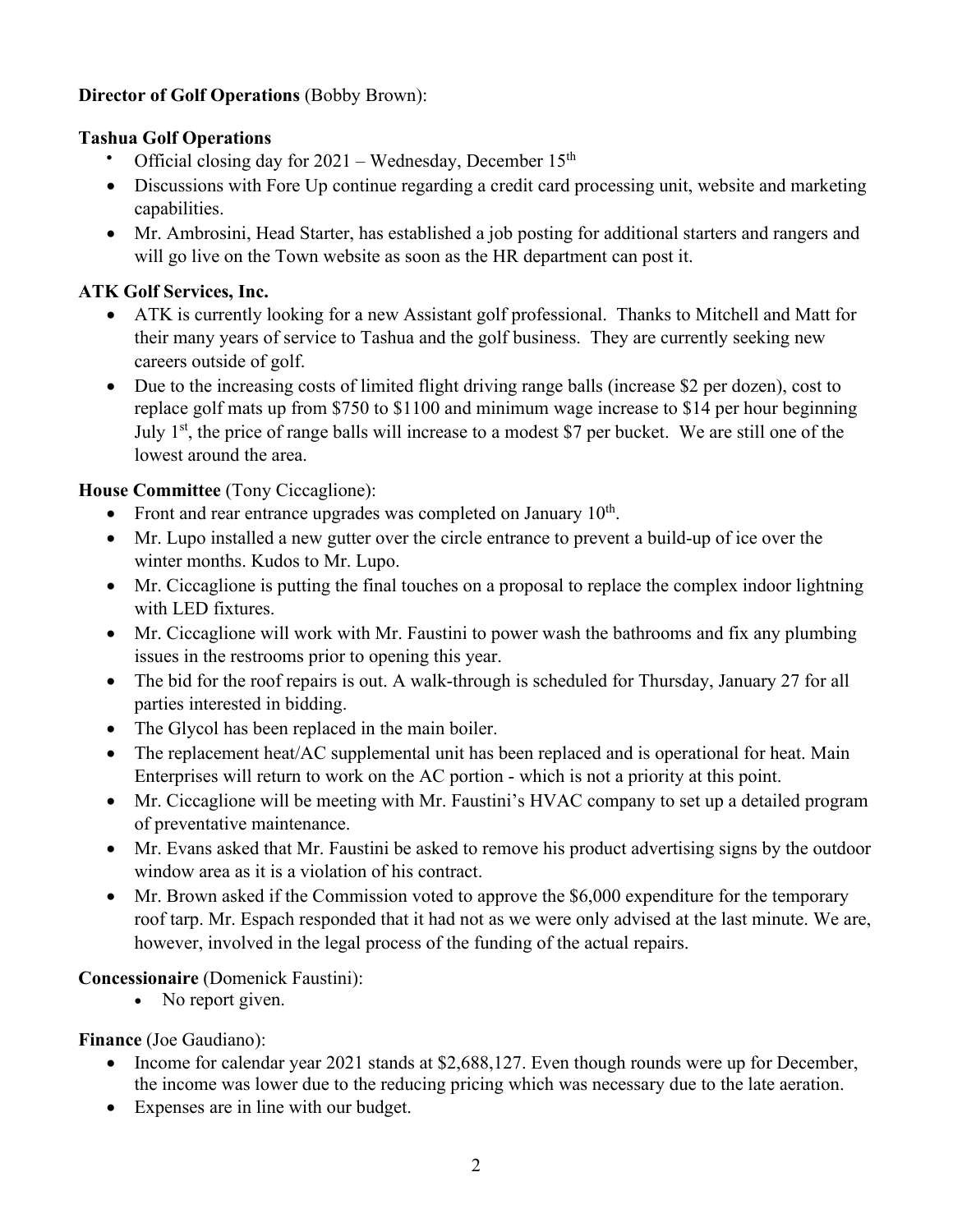• Mr. Gaudiano presented the Commission with a rate proposal that was the result of meetings with himself, Mr. Espach, Mr. Cerulli and Mr. Brown. Taken into consideration were the funding needs of the golf course and the rates of our competitor golf courses.

A motion was made by Mr. Ciccaglione; seconded by Mrs. Dowling to approve a rate increase of \$1 for resident and \$2 for regular rounds for all 18-hole categories as well as a \$1 increase on cart fees for all 18 hole categories. Motion carried unanimously  $(7 - 0)$ .

### **Personnel** (Diane Wheeler):

- Five applications have been received for the recent Director of Golf Course Properties position. They will be reviewed by Town Hall for qualified applications which will be passed on to the Commission.
- In order to facilitate the process, a Hiring Committee was proposed:

A motion was made by Mrs. Dowling; seconded by Mr. Cerulli to authorize the formation of a Hiring Committee, consisting of Mrs. Wheeler, Mrs. Dowling, Mr. Gaudiano and Mr. Espach (ex-officio) to facilitate the hiring of a Director of Golf Course Properties. The Committee is charged with:

Reviewing the applications received from the Town's Human Resource department Interviewing the top candidates Recommending the top candidate and salary to the full Commission for a vote.

Motion carried unanimously  $(7 – 0)$ 

## **Correspondence**

• None

## **Old Business:**

• None

### **New Business:**

• None

## **Executive Session:**

Mr. Evans made a motion seconded by Mr. Gaudiano at 7:44 PM to move into Executive Session to discuss a contractual matter. Motion carried unanimously  $(7 - 0)$ .

A motion to exit Executive Session was made by Mrs. Wheeler at 8:09 PM and seconded by Mr. Cerulli. Motion carried unanimously  $(7 – 0)$ .